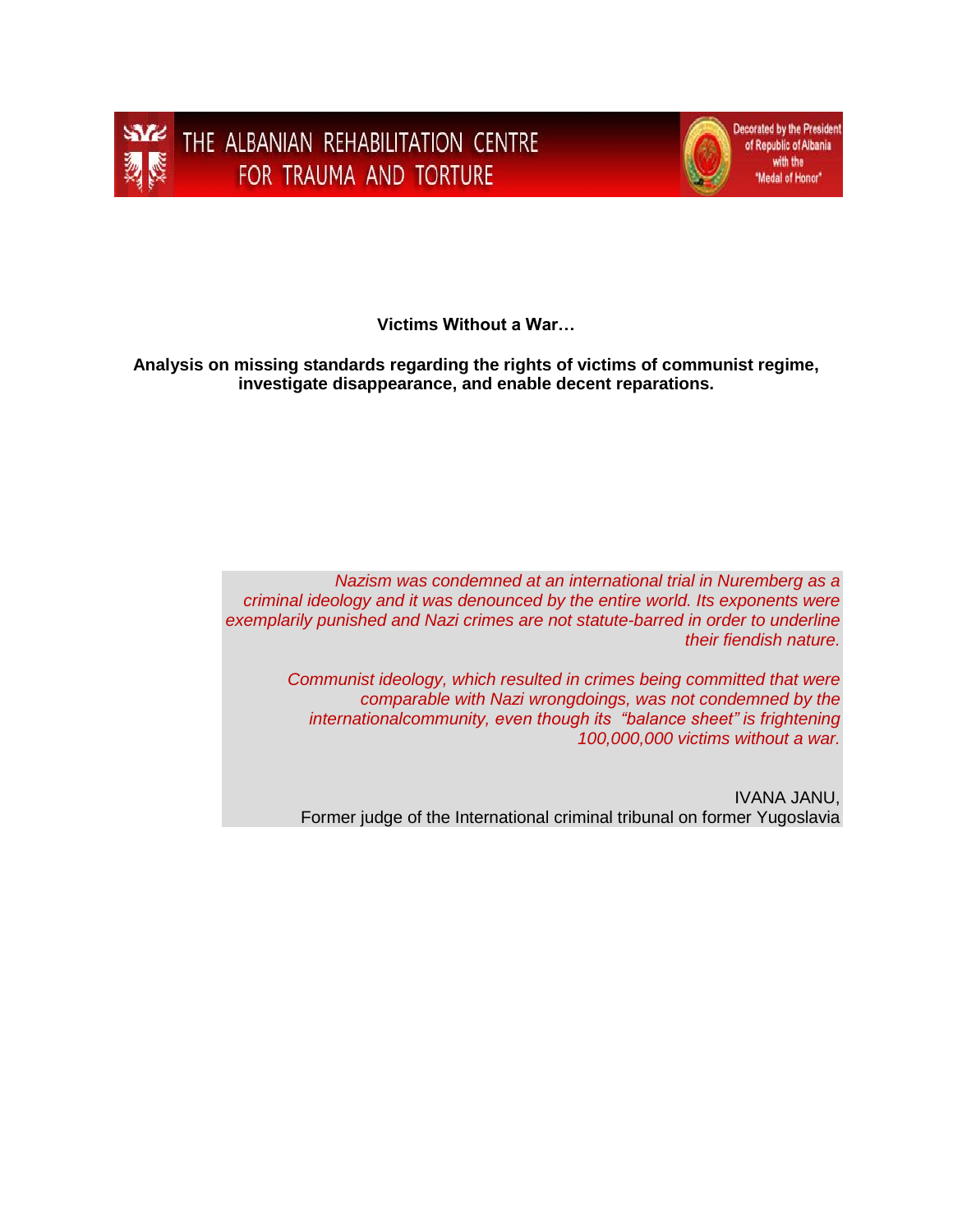Page of contents

- 1. A quick rewind: Repression in communist regime in Albania and its victims *1.1 Penal Code in Communist Albania*
	-
	- *1.2 Penal System*
	- *1.3 Directorate of State Security*
	- *1.4 Repression as an international crime with its victims…left behind!*
- 2. A comparative outlook on regulatory framework on enforced disappearance, relatedinvestigation, and suggested practice improvements
	- *2.1 European context and the international law standards*
	- *2.2 International Standards of Human Rights Law and Humanitarian Law*

2.2.1 Concepts and definitions

2.2.2 Forensic investigation standards and practices

Box 1: International Consensus on Minimum Standards for Psychosocial Work in **Exhumation** 

2.2.3 Management and due diligence rules in forensic investigations

- *2.3 Institutional compliance obligations*
- *2.4 Current situation and recommended measures*

2.4.1 Recommended measures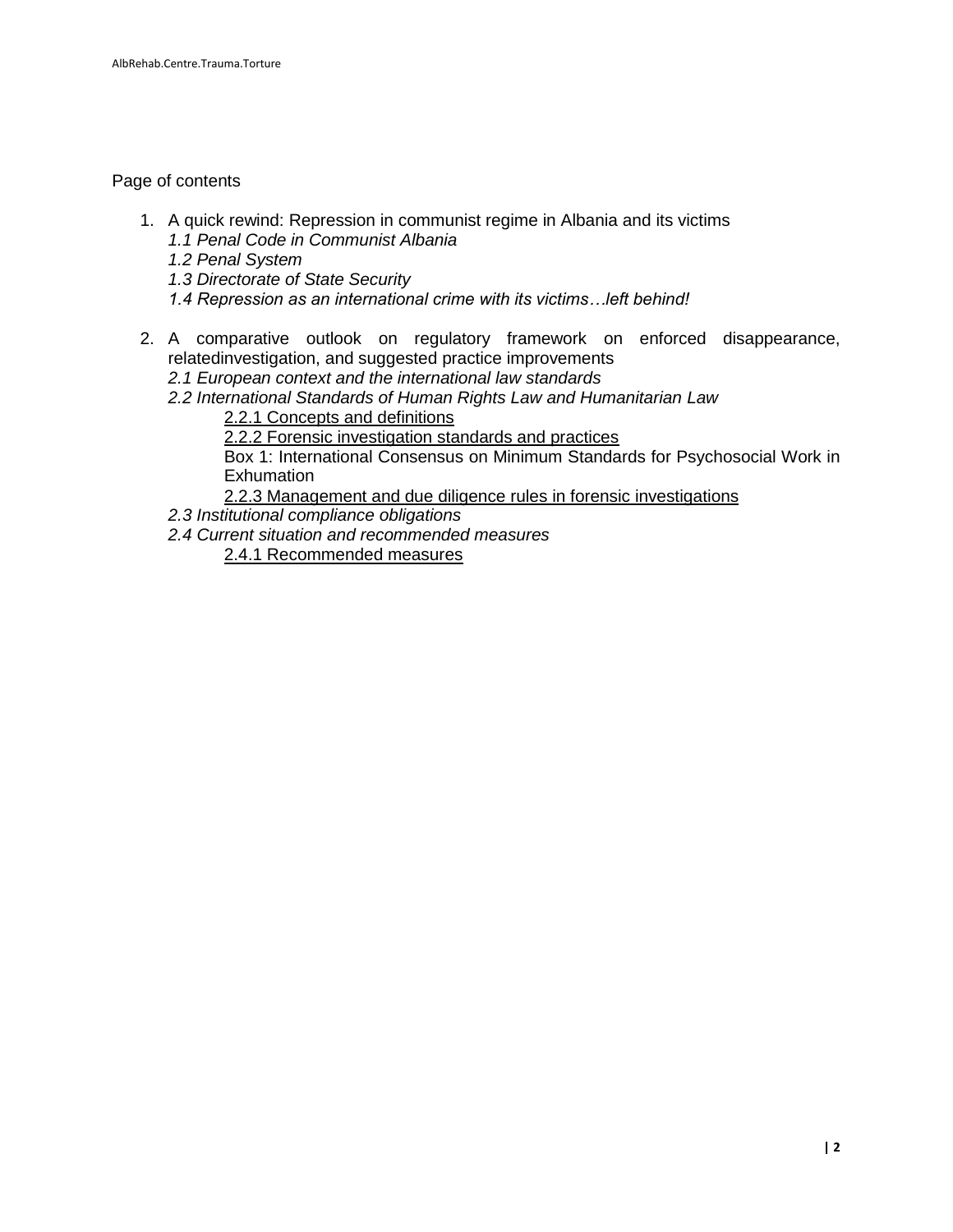### Recommended measures

 $\div$  The issue of missing persons due to crimes of the communist dictatorship remains an open call for Justice, accountability and right to truth. Despite impressive results to address the issue (the MoU that the Albanian Government signed with the ICMP; some state-run initiatives related to dedicated places of historical memories), very little progress has been done in the finalization of the lists and records of the missing persons, the search of the execution places and potential grave locations still remain not open source to public. The "secrecy" is justified by the complicated procedures of the law on information about the files of the former State' Security"; yet, there are families extremely frustrated by that. It is becoming urgent to ensure that the process of identifying mass grave locations and burial places should come to an end (where transparencies, reliability, the right to know and access to information are fully guaranteed). As a continuous process, the exhumation of body remaining and identification of the victims should be a process with a local ownership and possibilities for the families to know what happened. Additionally, and even more importantly, some relatives of missing persons are reaching the end of their lives and risk dying without ever knowing the truth about the fate or whereabouts of their loved ones.

 $\div$  The absence of the legal framework to address the issue of the missing persons as victims of the communist regime has been filled by initiatives or interventions which indeed call for attention: the existing legislation does not provide a definition on the missing persons. This is a call for the authorities to address the crimes terminology, typology and timeframe of the crimes happening and the process' deadlines (when and how it will end). The existing legislation on witness protection does not impact the process, as the state institutions have granted access of archive files and information which may easily provide information of what has happened with the extrajudicial killings, deaths during investigation and in detention; and executions during the communist dictatorship.

 $\div$  To the current developments and the information, there are no investigations, or prosecution cases requested by any governmental authority regarding the extrajudicial killings, nor a direct engagement of the General Prosecutor Office related to the opening of the archives of this institution. This reinforces the climate of impunity and lack of truth and justice for the victims.

 $\div$  The complicated and difficult process of exhumation requires also for support dedicated to the family relatives (be it medical, moral or material/financial support). Such support has not been addressed so far by any mechanism or legislation. The missing persons' families should demand from relevant institutions the fulfilment of this obligation and concurrently should file complaints regarding those institutions not meeting this obligation. In order for this right to be implemented the families should be entitled to request court enforcement and, as a part of the court's decision, a determination of the responsibility of the relevant organ or institution. Compared to the missing right of complaint by the former political persecuted, the tradition of excluding courts from this important process remains a concern.

 $\div$  Another concern remains with after- identification processes. The current practices of the last two decades have shown individual initiatives of exhumations, where family relatives paid out-of-pocket money to accomplish such process. By personal means, the family relatives have found the burial places of executed or missing relatives. And these were the only initiatives that have successfully been addressed. While there is no clear information about human remaining, kept as "unidentified" in the forensic institute of Albania.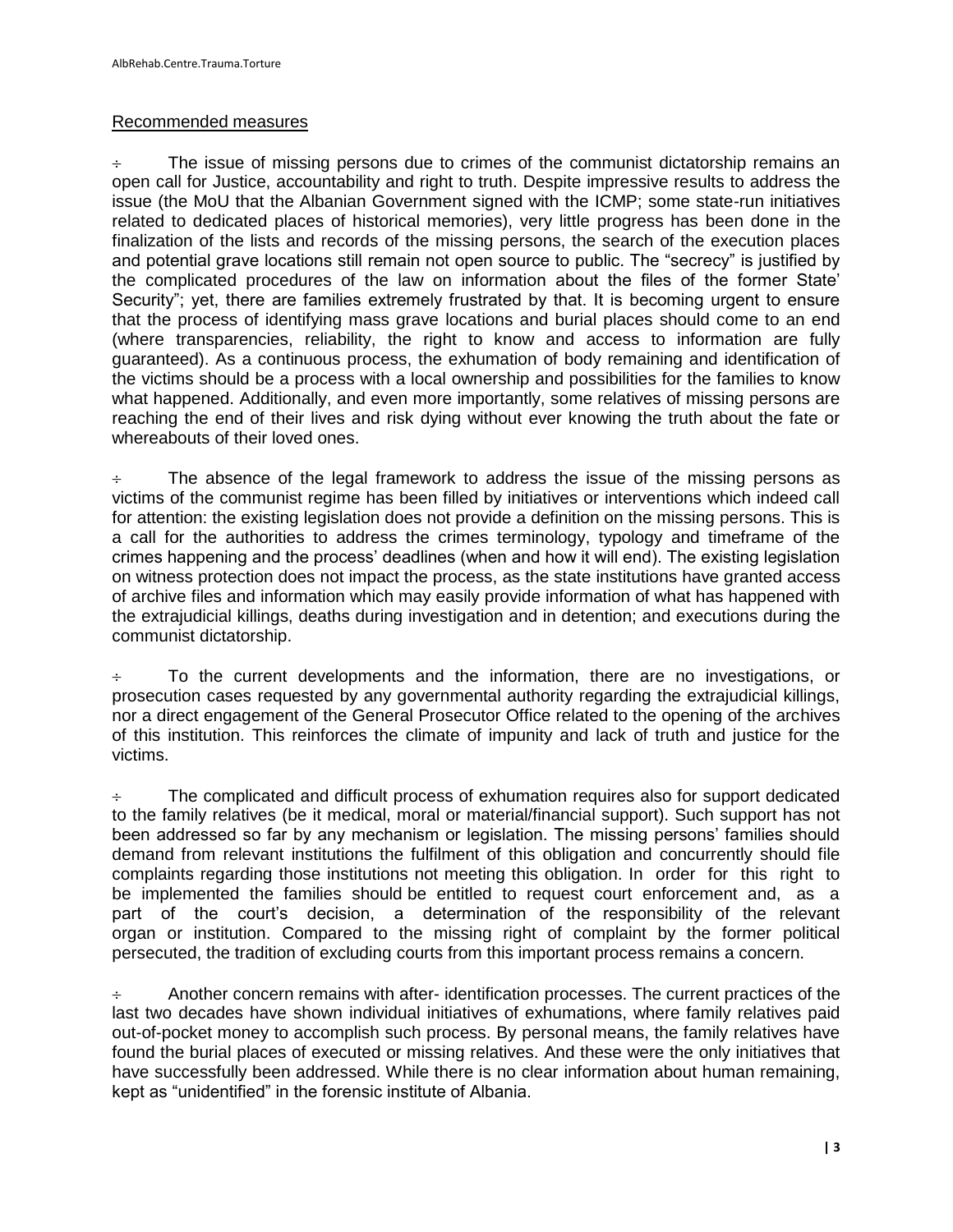$\div$  Also no clear information what will happen with the identified remaining: will they be considered veterans, heroes or martyrs? May the law on the veterans apply for their closed relatives? What other rights may be applying to the relatives?

 $\div$  There is an immediate need for the adoption of the Rulebook on Marking the Sites of Burial and Exhumation of Missing Persons, as part of the requirements of the UN Expert Group that recall for a comprehensive approach and a national strategy on transitional Justice to deal with the crimes and gross violations of human rights committed in Albania under communism, yet remaining to be investigated and punished.

 $\div$  There is an immediate need to address the process by drafting a law on the victims of communist dictatorship, as victims of torture (Art3.ECHR) and atrocities and as victims whose right to life was clearly violated (Art.2.ECHR).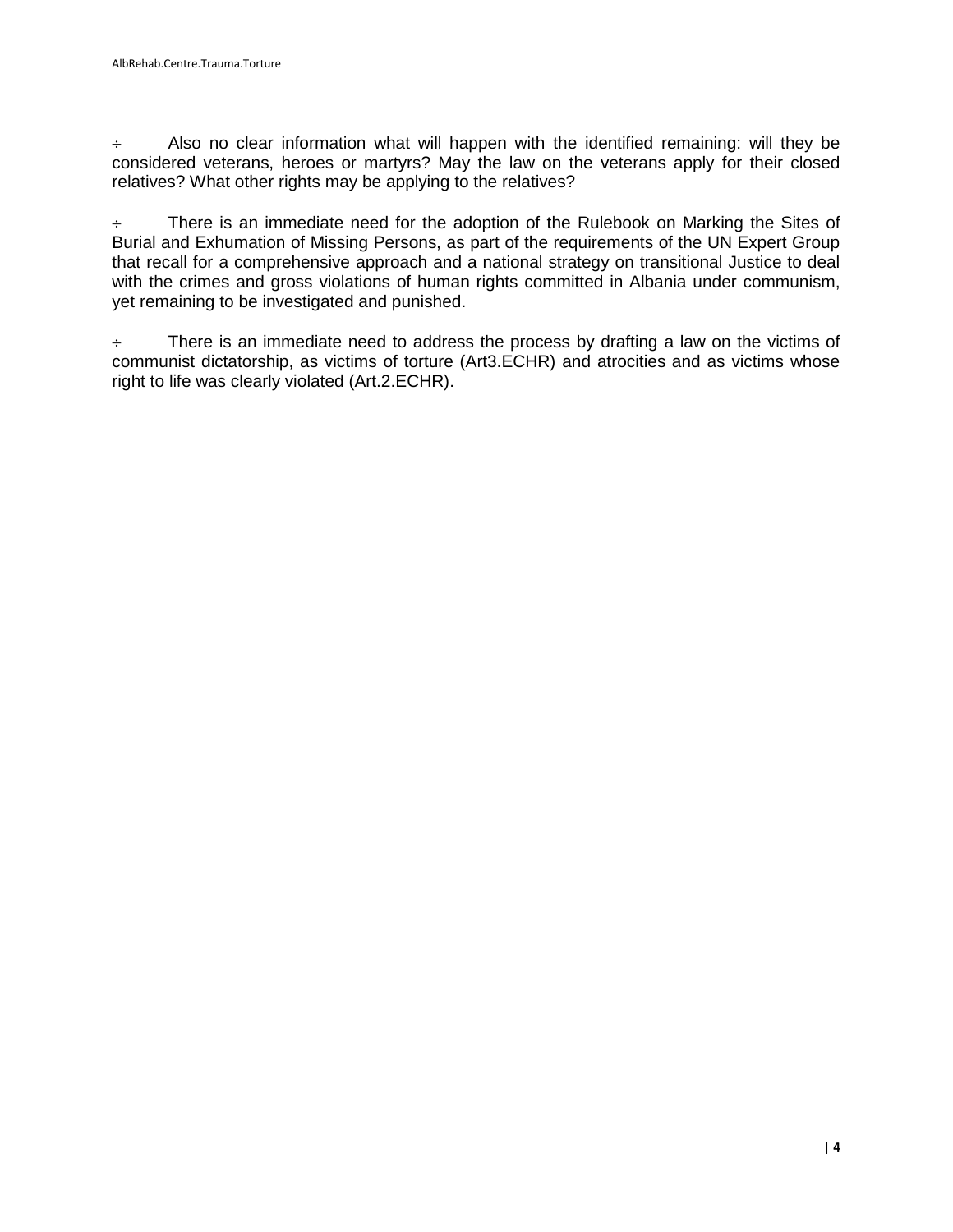## 1. A quick rewind: Repression under communist regime in Albania

EnverHoxha was one of the last Stalinist leaders in Eastern Europe and continued to employ Stalinist techniques for controlling the population long after most other East European countries had shifted from outright terror and repression to more subtle bureaucratic-authoritarian methods. Western observers believed that no other communist country had as extensive a police and security organization relative to its size as the one that operated in Albania. Hoxha regarded the security police as an elite group, and it underpinned the power of the ACP and then the APL during the period they dominated Albania's one-party political system.

The secret police was instrumental in enabling Hoxha and the communist party to consolidate power after1944 by conducting a campaign of intimidation and terror against prewar politicians and rival groups. Persecution of these opponents in show trials on charges of treason, conspiracy, subversion, espionage, or anti-Albanian agitation and propaganda became common. From 1948 until the early 1960s, the Ministry of Internal Affairs was involved in the search for real or alleged Yugoslav agents or Titoists in Albania, and the ministry itself was an initial battleground in the purge of Yugoslav influence. Yugoslav control of the Ministry of Internal Affairs ran deep in the years immediately following World War II. Its chief, KociXoxe, was part of the pro-Yugoslav faction of the party and a rival to Hoxha. In 1949, however, he was arrested, convicted in a secret trial, and executed. Hoxha maintained a Stalinist political system even after the communist regimes in the Soviet Union and China had long since moderated their totalitarian or radical excesses. In the last years of Hoxha's life, the Directorate of State Security (Drejtoria e SigurimitteShtetit — Sigurimi), increased its political power, perhaps to the extent of supplanting party control.

After Hoxha's death, the security forces viewed his successor, Ramiz Alia, and his modest reforms with suspicion. In the late 1980s, they reportedly supported a group of conservatives centred aroundHoxha's widow, in opposition to Alia. Under Hoxha the communist regime essentially ignored internationally recognized standards of human rights.

According to a landmark Amnesty International report published in 1984, Albania's human rights record was dismal under Hoxha. The regime denied its citizens freedom of expression, religion, movement, and association although the constitution of 1976 ostensibly guaranteed each of these rights. In fact, the constitution effectively circumscribed the exercise of political liberties that the regime interpreted as contrary to the established socialist order. In addition, the regime tried to deny the population access to information other than that disseminated by the government-controlled media. The secret police routinely violated the privacy of persons, homes, and communications and made arbitrary arrests. The courts ensured that verdicts were rendered from the party's political perspective rather than affording due process to the accused, who were occasionally sentenced without even the formality of a trial.

After Hoxha's death, Alia was apparently unable or unwilling to maintain the totalitarian system of terror, coercion, and repression that Hoxha had employed to maintain his grip on the party and the country. Alia relaxed the most overt Stalinist controls over the population and instructed the internal security structure to use more sub tie, bureaucratic authoritarian mechanisms characteristic of the post-Stalin Soviet Union and East European regimes. He allowed greater contact with the outside world, including eased travel restrictions for Albanians, although the Sigurimi demanded bribes equivalent to six months' salary for the average Albanian to obtain the documents needed for a passport. More foreigners were allowed to visit Albania, and they reported a generally more relaxed atmosphere among the population as well as a less repressive political and antireligious climate. Official sources admitted that social discipline, especially among young Albanians, was breaking down in the late 1980s. The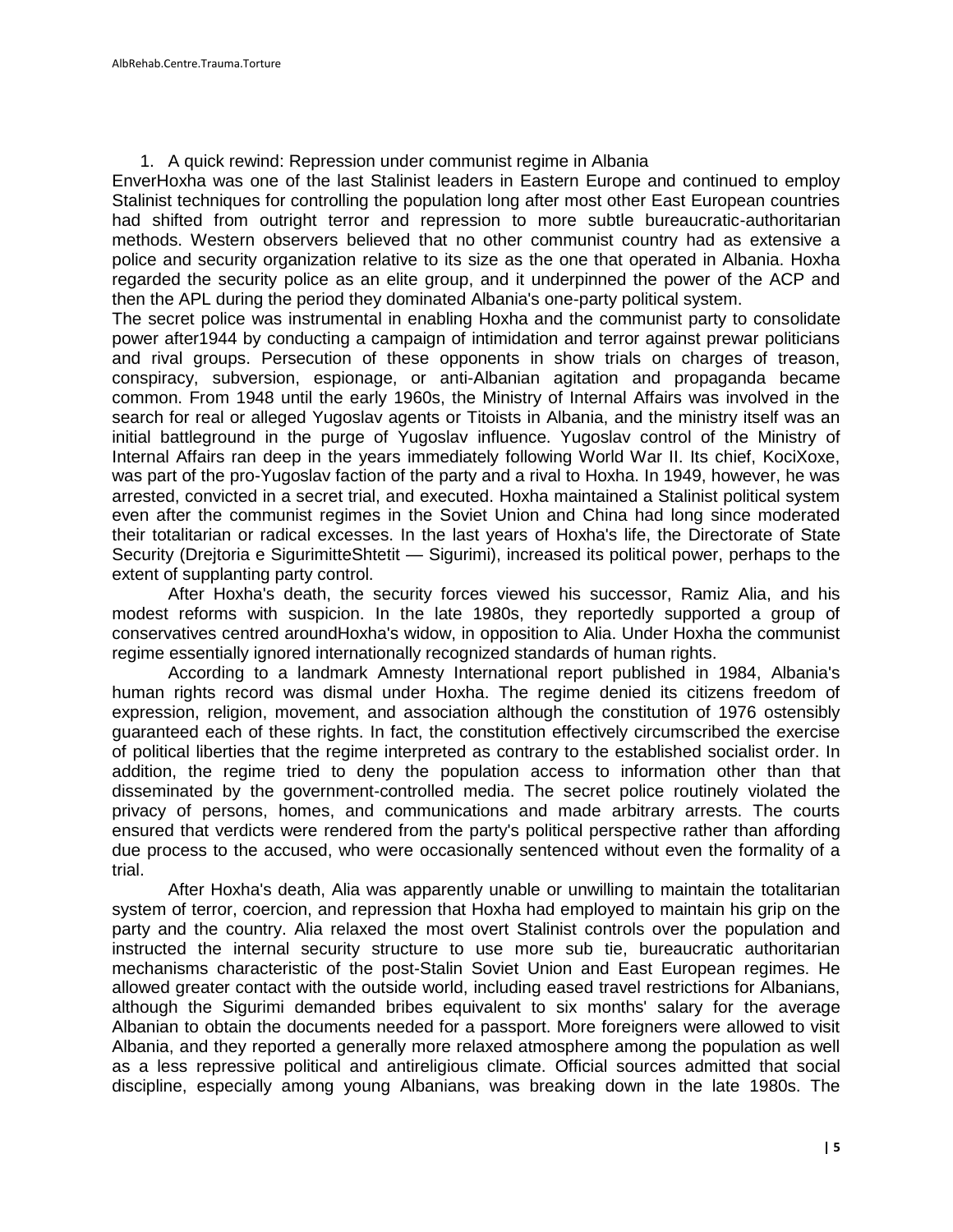country's youth increasingly refused to accept and even openly rejected the values advanced under the official communist ideology.

Moreover, small-scale rebellions were reported more frequently after Hoxha's death. Yet these developments did not alter the regime's exclusive hold on political power after the 1980s. The dramatic collapse of communist rule in Eastern Europe in 1989 apparently had a devastating effect on the internal social and political situation in Albania despite Alia's efforts to contain it. Massive demonstrations against communist rule followed by liberalization and democratization in Eastern Europe began to affect Albania in 1990. The power of the security police was successfully challenged by massive numbers of largely unorganized demonstrators demanding reforms and democratic elections.

Unrest began with demonstrations in Shkoder in January 1990 that forced authorities to declare a state of emergency to quell the protests. Berat workers staged strikes protesting low wages in May.During July 1990 approximately 5,000 Albanians sought refuge on the grounds of foreign embassies in an effort to flee Albania. The security forces reportedly killed hundreds of asylum seekers either in the streets outside foreign compounds or after they were detained, but even such extreme measures did not stanch the unrest.

In September 1990, Alia acceded to the requirements of the Conference on Security and Cooperation in Europe, committing Albania to respect the human rights and political freedoms embodied in the 1975 Helsinki Accords. When students organized demonstrations in December 1990, their demands for political pluralism received widespread support. Attempts by riot police to break up the demonstrations failed, and the party's Central Committee, in an extraordinary meeting called by Alia to discuss the growing unrest, decided not to use further force.The following year, the security forces were not in evidence at large political demonstrations and were unable to stop thousands of refugees from boarding ships bound for Italy or from crossing the border into Greece.

However, the security forces attempted to maintain control by forcing the authorities to give the People's Army control over the ports of Vlore, Durres, Shengjin, and Sarande. The army was ordered to clear the ports of potential refugees and to establish a blockade around them.

### *1.1 Penal Code in Communist Albania*

Prior to the reforms of the early 1990s, a politically and ideologically oriented penal code facilitated systematic violations of human rights and ensured the communist party control over all aspects of Albania's political, economic, and cultural life. Article 53 of the 1982 code, for example, broadly defined sabotage as "activity or inactivity to weaken or undermine the operations of the state and the Albanian Party of Labour, the socialist economy, and the organization and administration of the state and society" —a crime punishable by at least ten years' imprisonment or by death.

The crime of "fascist, anti-democratic, religious, warmongering, and antisocialist agitation and propaganda," as defined by Article 55, carried a penalty of three to ten years' imprisonment or, in wartime, not less than ten years' imprisonment or death. Article 47 stipulated a penalty of not less than ten years or death for "flight from the state" or for "refusal to return to the fatherland." The penal code listed a total of thirty-four offenses punishable by death, of which twelve were political and eleven were military. Although individuals accused of criminal behaviour theoretically had the right to present a defence, they could not avail themselves of the services of a professional attorney; the private practice of law in Albania had been banned in 1967.

In 1990, following serious and widespread public unrest, steps were taken to liberalize the penal code. The number of offenses punishable by death was reduced from thirty-four to eleven, women were exempted from the death penalty, the maximum prison sentence for "anti- socialist agitation and propaganda" was reduced from twenty-five to ten years, the maximum prison sentence for attempts to leave the country illegally also was reduced from twenty-five to ten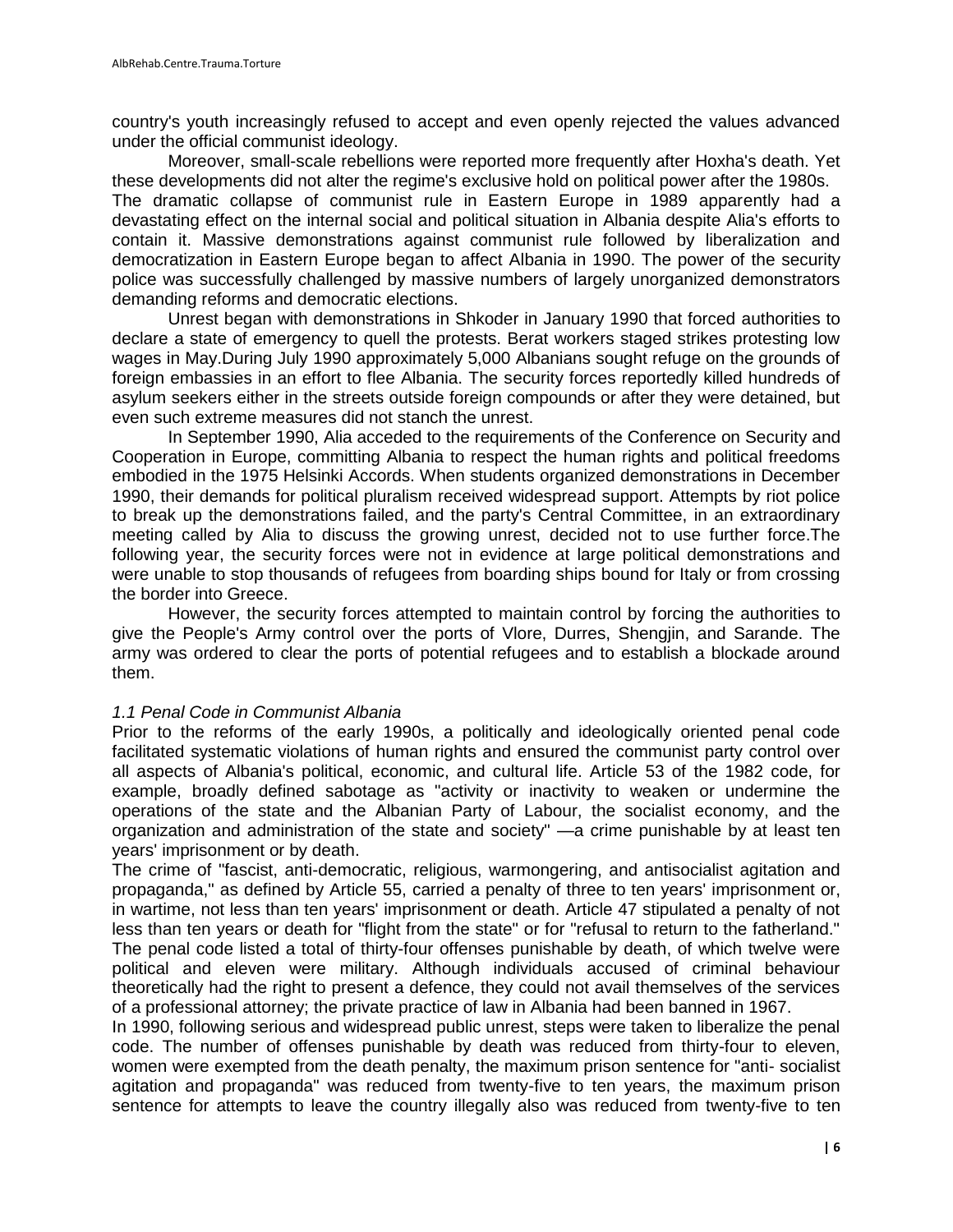years, the legal status of lawyers was restored, and the official ban on religious activity was abolished.

### *1.2 Penal System*

The communist regime maintained an extensive system of prisons and labour camps, including six institutions for political prisoners, nine for non-political prisoners, and fourteen where political prisoners served their sentences together with regular criminals. Inmates provided the state's vital mining industry with an inexpensive source of labour. In 1985 there were an estimated 32,000 prisoners in the country. Conditions in the prisons and labour camps were abysmal. Maltreatment as well as physical and mental torture of political prisoners and other prisoners of conscience were common. Sporadic strikes and rebellions in the labour camps, to which the Sigurimi often responded with military force, resulted in the death of more than 1,000 prisoners as well as the execution of many survivors after they were suppressed. Many political prisoners were purged party officials and their relatives. Reflecting Hoxha's paranoia, some of them were resentenced without trial for allegedly participating in political conspiracies while in prison. Former inmates reported that they managed to survive their incarceration only through the assistance of relatives who brought them food and money.Under Alia, several amnesties

resulted in the release of nearly 20 percent of the large prison and labour-camp population, although most of those released were prisoners over the age of sixty who had already served long terms.

In 1991, for example, the APL attempted to improve its popularity by pushing a sweeping amnesty law for political prisoners through the communist-dominated People's Assembly, and all such prisoners were freed by the middle of the year.The amnesty law provided for the rehabilitation of those incarcerated for political crimes, but not persons convicted of terrorist acts that resulted in deaths, or other serious consequences. Specifically, it applied to persons sentenced for agitation and propaganda against the state; participation in illegal political organizations, meetings, or demonstrations; failure to report crimes against the state; slandering or insulting the state; and absence without leave or desertion from military service. It provided for material compensation, including lost wages or pensions, for time spent in prison; for preferential access to housing, education, and employment; and gave compensatory damages to the families of political prisoners who were executed or who died in detention without trial. Finally, it established a commission that included members of the new, independent Association of Former Political Prisoners to investigate atrocities carried out by the state.

# *1.3 Directorate of State Security*

The Directorate of State Security, or Sigurimi, which was abolished in July 1991 and replaced by the NIS, celebrated March 20, 1943, as its founding day. Hoxha typically credited the Sigurimi as having been instrumental in his faction's gaining power in Albania over other partisan groups. The People's Defence Division, formed in 1945 from Hoxha's most reliable resistance fighters, was the precursor to the Sigurimi's

5,000 uniformed internal security force. In 1989 the division was organized into five regiments of mechanized infantry that could be ordered to quell domestic disturbances posing a threat to the party leadership. The Sigurimi had an estimated 10,000 officers, approximately 2,500 of whom were assigned to the People's Army. It was organized with both a national headquarters and district headquarters in each of Albania's twenty-six districts.

The mission of the Sigurimi, and presumably its successor, was to prevent revolution and to suppress opposition to the regime. Although groups of Albanian emigres sought Western support for their efforts to overthrow the communists in the late 1940s and early 1950s, they quickly ceased to be a credible threat to the communist regime because of the effectiveness of the Sigurimi.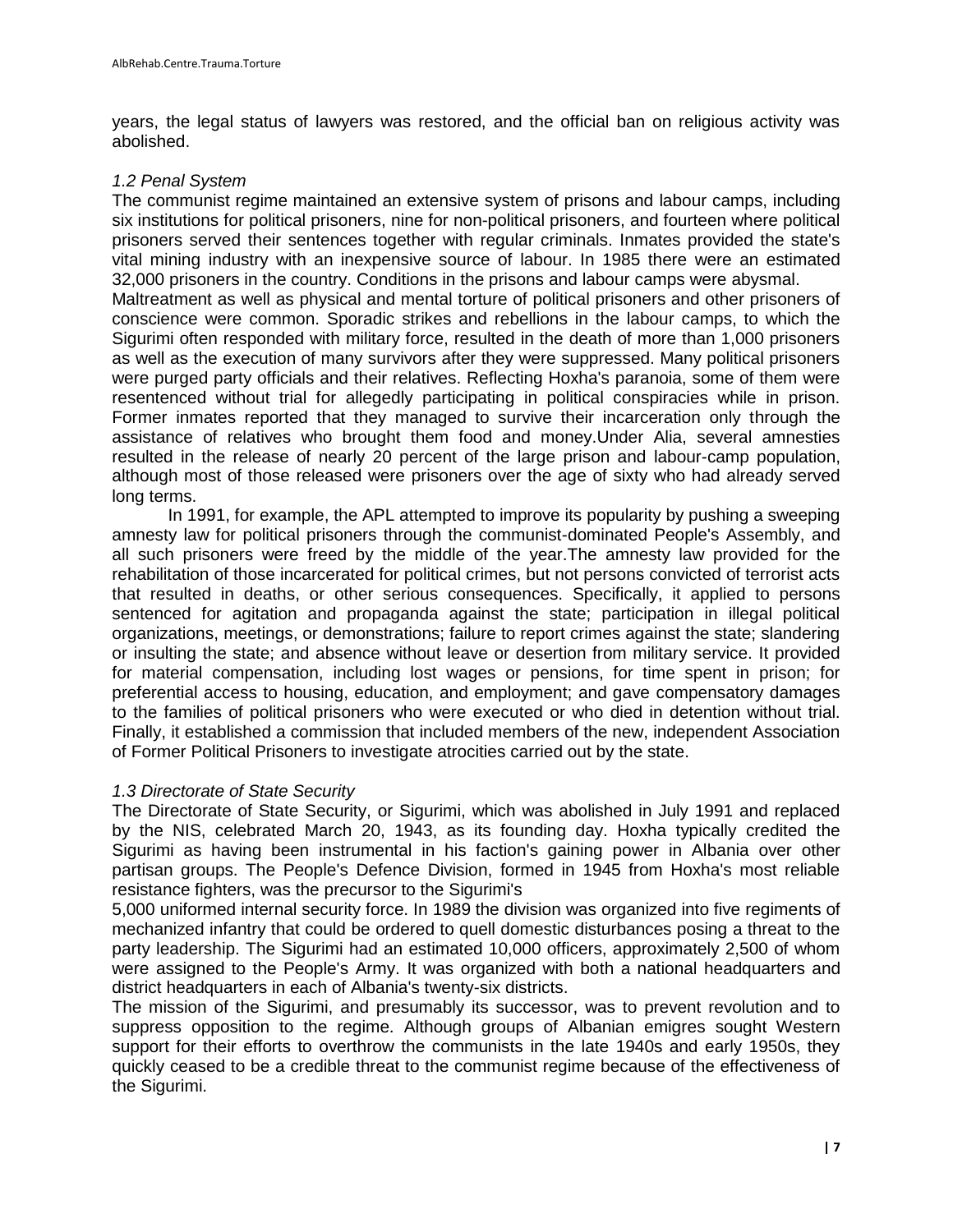The activities of the Sigurimi were directed more toward political and ideological opposition than crimes against persons or property, unless the latter were sufficiently serious and widespread to threaten the regime. Its activities permeated Albanian society to the extent that every third citizen had either served time in labor camps or been interrogated by Sigurimi officers. Sigurimi personnel were generally career volunteers, recommended by loyal party members and subjected to careful political and psychological screening before they were selected to join the service. They had an elite status and enjoyed many privileges designed to maintain their reliability and dedication to the party.

The Sigurimi was organized into sections covering political control, censorship, public records, prison camps, internal security troops, physical security, counterespionage, and foreign intelligence. The political control section's primary function was monitoring the ideological correctness of party members and other citizens. It was responsible for purging the party, government, military, and its own apparatus of individuals closely associated with Yugoslavia, the Soviet Union, or China after Albania broke from successive alliances with each of those countries. One estimate indicated that at least 170 communist party Politburo or Central Committee members were executed as a result of the Sigurimi's investigations. The political control section was also involved in an extensive program of monitoring private telephone conversations. The censorship section operated within the press, radio, newspapers, and other communications media as well as within cultural societies, schools, and other organizations. The public records section administered government documents and statistics, primarily social and economic statistics that were handled as state secrets. The prison camps section was charged with the political re-education of inmates and the evaluation of the degree to which they posed a danger to society.

Local police supplied guards for fourteen prison camps throughout the country. The physical security section provided guards for important party and government officials and installations. The counterespionage section was responsible for neutralizing foreign intelligence operations in Albania as well as for monitoring domestic movements and parties opposed to Albania's communist party. Finally, the foreign intelligence section maintained personnel abroad and at home to obtain intelligence about foreign capabilities and intentions that affected Albania's national security. Its officers occupied cover positions in Albania's foreign diplomatic missions, trade offices, and cultural centres.

In early 1992, information on the organization, responsibilities, and functions of the NIS was not available in Western publications. Some Western observers believed, however, that many of the officers and leaders of the NIS had served in the Sigurimi and that the basic structures of the two organizations were similar.

### *1.4 Repression as an international crime with its victims…left behind!*

Certainly, the violent and repressive acts of the communist regime in Albania often met the reference criteria the relevant literature, international law documents set to qualify them, in accordance to the relevant circumstances and the context, mainly as crimes against humanity (e.g., massive killings, torture and persecutions, deportations/ forced displacements). In today's Albanian society there is no doubt whether the communist regime had committed crimes of torture, persecution,and of inhuman treatment.

Ironically, since 1991 time when Communist regime failed on the territory of the Republic of Albania there is no recorded data to confirm any investigated or prosecuted case of enforced disappearance.

Elements of enforced disappearance can be identified during the communist regime and according to official data are resulting 5,157 persons as former convicted for political reasons, executed without a court decision, during the period from 30.11.1944 until 1.10.1991.

Law "On the compensation of former political convicted of the communist regime", and several bylaws for its implementation provide the compensation of former political for the following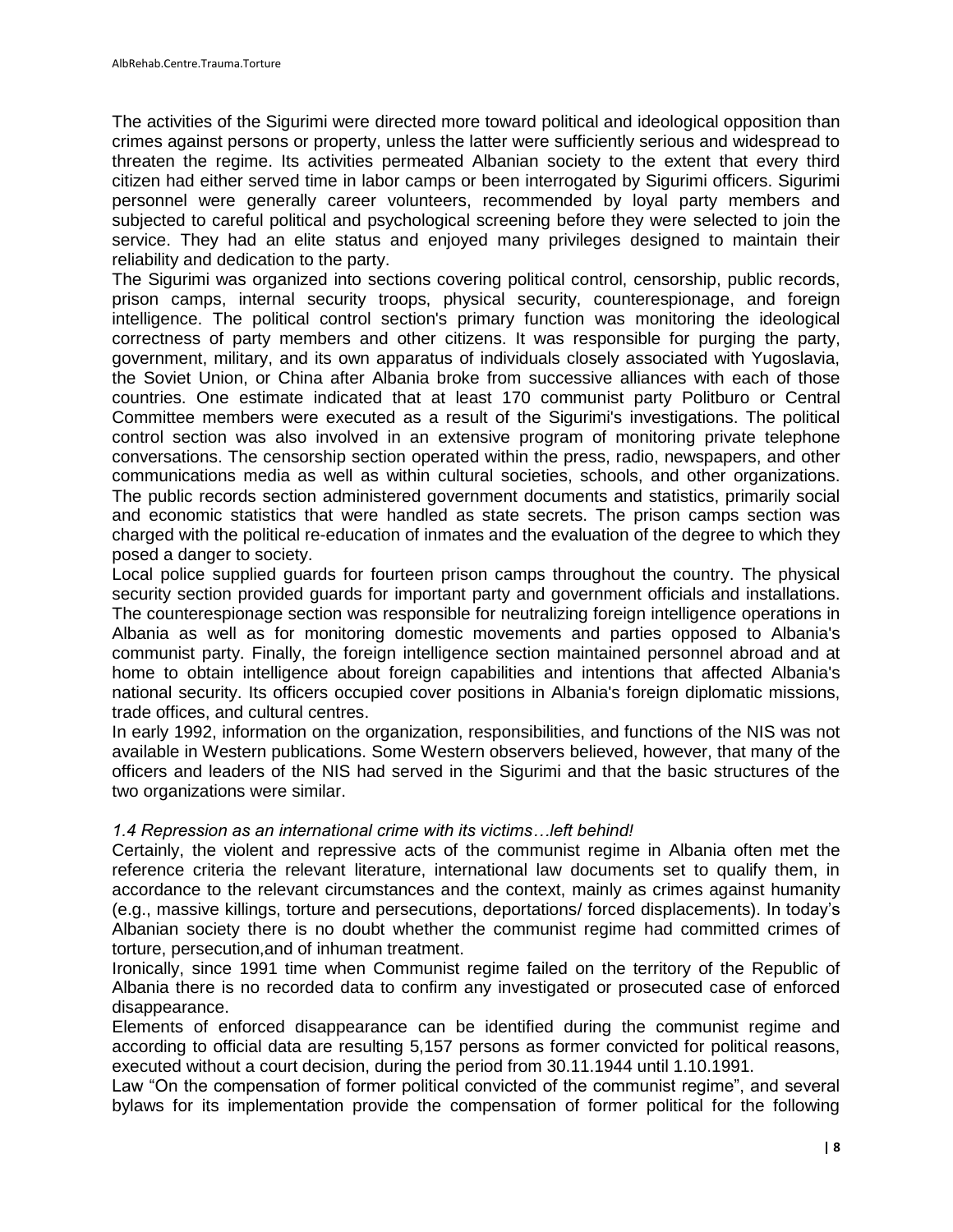categories: convicted with prison; capital punishment by court decision; extrajudicial killings; insulation at investigating offices; hospitalization to a medical institution; exile. Pursuant to this law is adopted the decision of the Council of Ministers (DCM) "For the determination of the administrative review procedures related the claims, and financial compensation for the families of the victims unjustly executed without trial, for political reasons, from 30.11.1944 until 1.10.1991".

Reading those data and the relevant pieces of domestic regulatory framework, the main question raised here is why 27 years after communist regime fall we do not have either sufficient or sufficiently consolidated will of Government of Albania to condemn these crimes and the extreme communist ideology? To date victims of the communist regime in Albania, well defined and identifiable through international standards, but not regulated in domestic legislation, receive unstructured and extremely low and incomplete [due to state budget restrictions] reparations which basically are calculated based on a different legal reference, i.e. unjust punishment, instead of crimes against humanity.

Assuming that the will to condemn communist crimes is inevitable, necessary and healthy for a society, investigations into human rights abuses may take various forms in different contexts, from official, well-resourced state-sponsored exhumations to unofficial searches and exhumations by family members. According to literature which refers the general best practice forensic investigations may occur immediately after mass violence or disappearances, or, alternatively, may be delayed to coincide with larger-scale investigations surrounding prosecutions or truth commissions, or may not take place until decades after crimes were committed. Adam Rosenblatt described a "growing international consensus about the moral obligation and legal authority to exhume mass graves after atrocities," which captures, in broad strokes, the arguments from scholars and practitioners about dealing with human remains following mass violence due to a moral imperative toachieve justice. Rosenblatt outlined what is frequently cited in the literature as a moralimperative for searching for and exhuming mass graves and graves of the disappeared for two sets of reasons: 1) to facilitate justice for the victims; 2) to promote healing for thesurvivors.

These reasons echo not only associated arguments cited in the general literature, but lay dawn frames for a grounded ex-ante impact analysis on relevant legal framework required: 1) exhumations are important to facilitate justice for the victims, to restore the rule of law and human rights, and to establish an objective historical narrative about what happened to individuals and what happened to the community as a whole; 2) exhumations promote the healing of families and communities.

Based similar and good practices, a set of legal instrument need to be part of domestic legislation to achieve the aforementioned objectives. The following is a non-exhaustive list of suggested actions in virtue of the international conventions and treaties, Republic of Albania has adhered to.

- $\div$  Enforced disappearance should be furtherregulated and duly investigated as a separate offence in domestic secondary legislation. Government of Albania should continue its efforts in the search for missing persons and the identification of human remains;
- $\div$  Legislation initiatives/reviews/ completion are needed to ensure efficient prosecution of crimes during the communist regime in line with international standards, namely applicable instruments/proceedings to adopt all measures necessary to combat impunity and to set up comprehensive reparation programmes.

To this extent, the purpose of this concise analysis is twofold: a) to provide a general outlook on regulatory framework enacted and applied in similar milieux with Albania, and b) to sustain application of specific rules and standards on exhumations as referred by international law and enacted in the domestic legislation. By doing this, Albanian Centre against Torture, aims to significantly contribute to an enabling environment of forgiveness and reconciliation.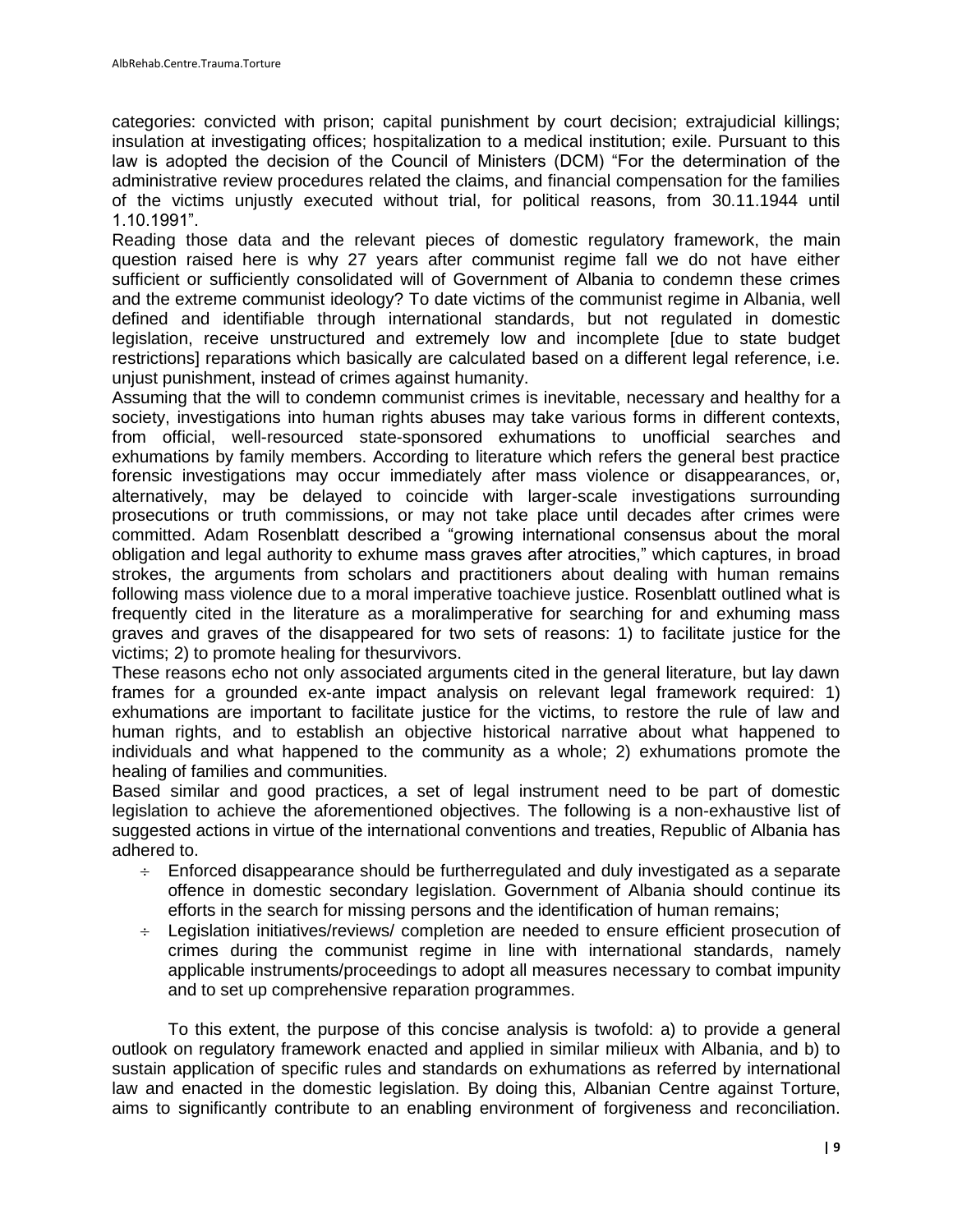After all, only the victims have the right to forgive that wrongs that they have suffered at the hands of others. Only the victims have the right to draw a thick black line under the past, and always only for the injustices that have been done to them. Nobody else has this right! And if someone appropriates this right, then accounts still remain to be settled. Biljana Plavšic,a former president of RepublikaSrpska who was indicted in 2001 by the International Criminal Tribunal for the former Yugoslavia,when admitting her responsibility for crimes in Bosnia – Herzegovina is remembered to have said that…anyone who deliberately thwarts the lives of others has only one life with which to pay for their actions, and even if they lay down their life, it cannot undo the death of tens of thousands, hundreds of thousands and millions. Consequently, the only thing they can do is admit the truth and humbly beg for forgiveness.

No individual members of communist party/APL or their organisation have done this yet.

2. A comparative outlook on regulatory framework on enforced disappearance, relatedinvestigation, and suggested practice improvements

### *2.1 European context and the international law standards*

The most influential European parliamentary institutions have issued a number of non-binding political resolutions directly concerning the crimes committed by the communist regimes. From the standpoint of international law these acts can be considered as subsidiary tools or sources to interpret relevant rules of international law, to assess the crimes committed by communist regimes as meeting international legal criteria of crimes against humanity, war crimes and even genocide. Ultimately they also express the authoritative opinion regarding qualification of the crimes committed by the communist regimes as well as the measures to be taken by European States with regard to these crimes (their investigation and condemnation, raising public awareness about these crimes, commemoration and remembrance of the victims, etc.).

First of all I would like to mention the recent resolution of the European Parliament on European Conscience and Totalitarianism adopted on 2 April 2009. This Resolution inter alia acknowledged that "millions of victims were deported, imprisoned, tortured and murdered by totalitarian and authoritarian regimes during the 20th century in Europe"; the European Parliament noted the specific historical experience of the Central European States by stating "the dominant historical experience of Western Europe was Nazism, and whereas Central and Eastern European countries have experienced both Communism and Nazism".

The European Parliament also condemned "strongly and unequivocally all crimes against humanity and the massive human rights violations committed by all totalitarian and authoritarian regimes". That means, that there is no question or doubts about the very fact of commission by the communist regimes of crimes against humanity, war crimes or, in some instances, even genocide. Furthermore the European Parliament underlined the importance of remembrance of the past, reconciliation, research, teaching and public awareness about the crimes committed of the communist regimes.

Secondly, there are two important resolutions of the other authoritative and wider European institution – the Parliamentary Assembly of the Council of Europe. The first resolution is more of general character, - the 27 June 1996 Resolution 1096(1996) on Measures to Dismantle the Heritage of Former Communist Totalitarian Regimes as apart the prosecution of the crimes it recommends a number of other measures to deal with the legacy of the communist regimes. As follows from the text of the Resolution, the fact of the crimes committed by the communist regimes is beyond the question; the Parliamentary Assembly is only concerned that justice should be done "without seeking revenge" in a manner compatible with democracy and rule of law, and the prosecution of individual crimes should go hand-in-hand with the rehabilitation of the victims.

With regard the crimes committed by the communist regimes, this resolution was further continued by the 25 January 2006 Resolution No. 1481(2006) on Need for International Condemnation of Crimes of Totalitarian Communist Regimes, which is, to my mind, the most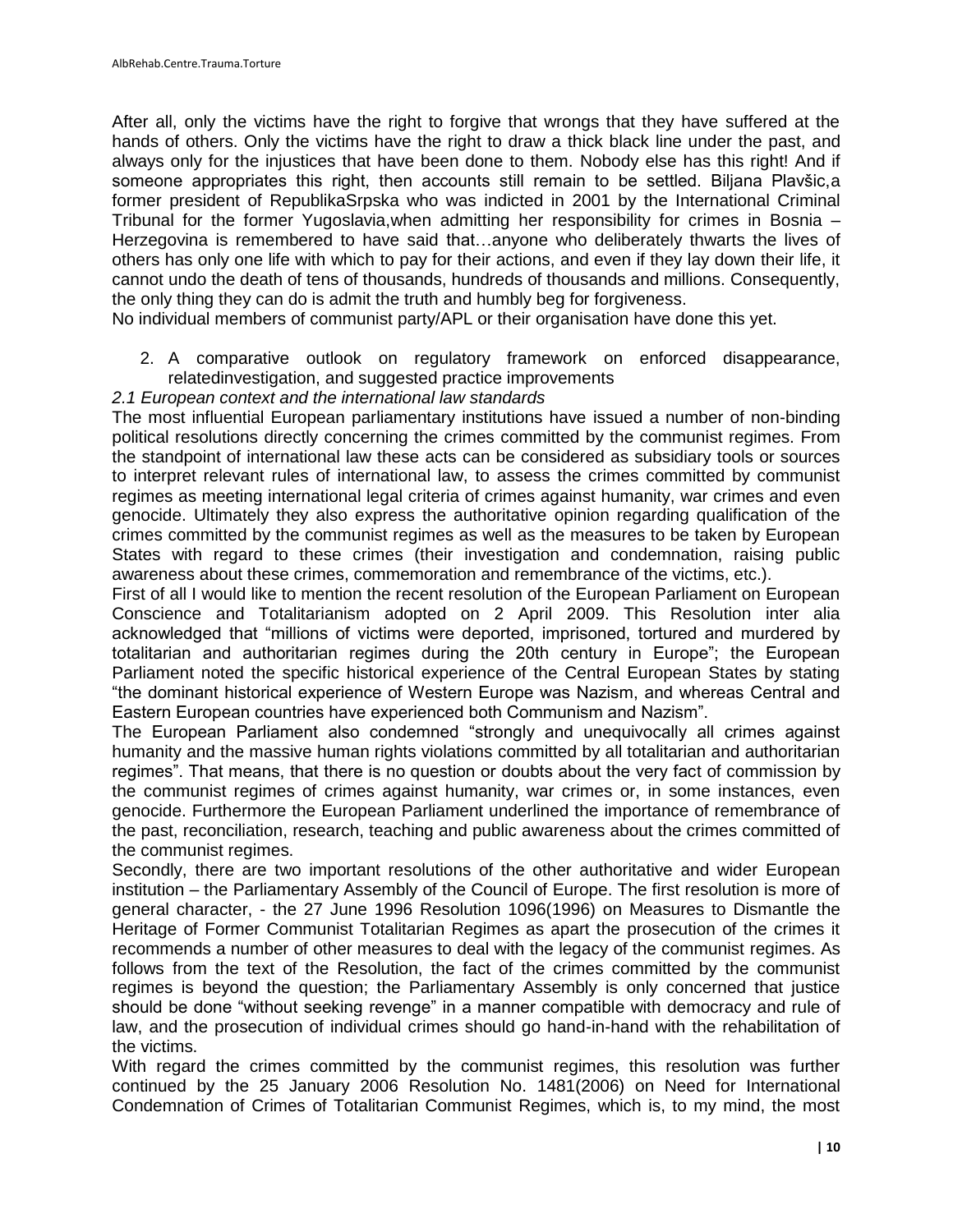comprehensive resolution on the matter. The Parliamentary Assembly not only condemned the crimes committed by totalitarian communist regimes. It also noted that the totalitarian communist regimes "without exception, (were) characterised by massive violations of human rights. The violations have differed depending on the culture, country and the historical period and have included individual and collective assassinations and executions, death in concentration camps, starvation, deportations, torture, slave labour and other forms of mass physical terror, persecution on ethnic or religious grounds, violation of freedom of conscience, thought and expression, of freedom of the press, and also lack of political pluralism". Thus most of the violations noted fall into the category of crimes against humanity or war crimes, if committed in relation with the armed conflict. Furthermore the Parliamentary Assembly also noted that the crimes of the communist regimes "were justified in the name of the class struggle theory and the principle of dictatorship of the proletariat. The interpretation of both principles legitimised the "elimination" of people who were considered harmful to the construction of a new society and, as such, enemies of the totalitarian communist regimes".

This important passage can be understood as recognition, at least to some extent, of the genocidal intent of the communist regimes to eliminate a certain group of people (it was expressly stated in the Explanatory Memorandum included into the 16 December 2005 Report of the Political Affairs Committee on the Draft Resolution that "the important feature of communist crimes has been repression directed against whole categories of innocent people whose only 'crime' was being members of these categories. In this way, in the name of ideology, the regimes have murdered tens of millions of rich peasants (kulaks), nobles, and bourgeois, and other groups"). Therefore the Resolution can substantiate the claim that at least in respect of some national and ethnic group the crimes of the communist regimes could amount to genocide, as well as we can find additional arguments to broaden the traditional legal concept of genocide so as to include elimination of social and political groups.

The Resolution furthermore expresses concerns about poor public awareness about the crimes of the communist regimes, calls for the clear position of the international community on the past that would pave the way to further reconciliation; awareness of history and moral satisfaction of the victims are indicated among the further measures to be taken.

The last resolution I would like to mention is the Resolution of the OSCE Parliamentary Assembly on Divided Europe Reunited: Promoting Human Rights and Civil Liberties in the OSCE Region in the 21st Century, which was adopted on 3 July 2009 by theannual session of the Assembly in Vilnius. In line with the above mentioned EP and PACEresolutions this Resolution expressly acknowledged the crimes of the communist regimes bynoting that "in the twentieth century European countries experienced two major totalitarianregimes, Nazi and Stalinist, which brought about genocide, violations of human rights andfreedoms, war crimes and crimes against humanity"; it also stressed the need to raise public awareness about the totalitarian legacy, to open archives and to facilitate reconciliation basedon truth and remembrance. All totalitarian rule from whatever ideological background wasdeclared unacceptable and incompatible with the values of the widest European organization.

The basis for international condemnation of the crimes of the communist regimescould be the universal validity of the Nuremberg principles (the customary international lawprinciples recognised in the Statute of the Nuremberg International Military Tribunal and thejurisprudence of this Tribunal).

The universal validity of these principles has already beenrecognized by the European Court of Human Rights. The Court emphasized the universalvalidity of the Nuremberg principles in its decision on admissibility of 17 January 2006 in thecase of Kolk and Kislyiy v. Estonia and in the decision on admissibility of 24 January 2006 in the case Penart v. Estonia stating that "responsibility for crimes against humanity cannot be limited only to the nationals of certain countries and solely to acts committed within thespecific time frame of the Second World War".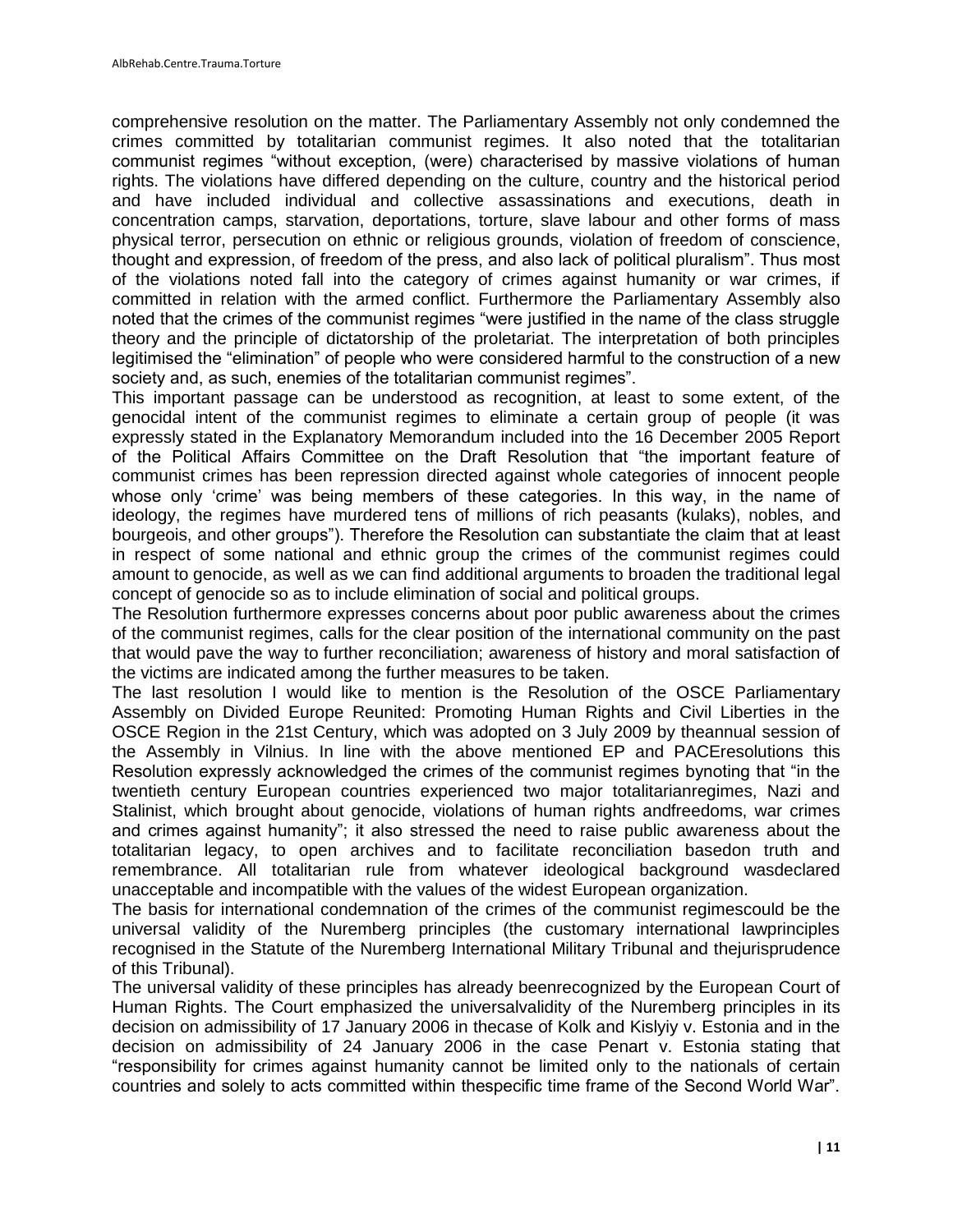The Court also noted that the Nurembergprinciples and their universal validity were perfectly known to the Republic of Albania, as member state of the United Nations since 1955.

### 2.2.2 Forensic investigation standards and practices

The dead body occupies a central place in the narrative of forensic investigations of mass graves. The importance of retrieving the human remains of combatants and civilians who have died as a result of armed conflict will therefore be discussed, from not only a legal, but also a psycho-social and moral viewpoint. The emergence of the practice of applying forensic expertise to the investigation of crimes in an international forensic context will be examined against the background of the development of these rules.

Specific mention of the word exhumation in international humanitarian law texts is exiguous. The reference to exhumations is predominately connected to humanitarian purposes. In response to military practice, it is permissible under the First Geneva Convention of 1949 to exhume temporary graves in order to excavate the remains of deceased soldiers for the purpose of repatriation to their country of origin or to move the bodies to permanent military cemeteries. The 1977 First Additional Protocol contains further reference to exhumation, and here the scope of application is broadened. However, there are strict limits to the range of permissible circumstances under which excavations can be carried out. Although exhumations can be conducted for investigatory purposes, such as those connected to enquiries into war crimes, the permission to carry out the activity is granted to the State on whose territory the grave is located. This represents something of a gap in this body of law in terms of the regulation of situations where an international criminal tribunal will seek to exhume the graves of victims of armed conflict. Thus the following section highlights some international standards that have developed a propos the forensic exhumation of mass graves.

In recognition of the importance of treating the dead body with respect and facilitating the grief and mourning of families and communities left behind, a number of obligations have been codified in international humanitarian law. The requirements include the obligation to search for, collect, identify, handle with dignity and dispose of the dead in a respectful manner. The imperative to implement such legal obligations pertains not just to reasons of a cultural and religious nature, but also to legal and psycho-social concerns. Failure to follow the obligations outlined in international humanitarian law can have serious consequences and, as reflected upon by Tidball-Binz, ―[t]he trauma suffered by bereaved families and affected communities as a result of the neglect and mismanagement of their dead, including lack of news of missing relatives, often lasts much longer than the more conspicuous physical effects of catastrophes. Issues pertaining to the application of medical and forensic sciences in the investigation of

violations of international humanitarian law have come to receive increasing attention by both practitioners and academics in the past number of years. In addition, in recognition of the value attached to utilising forensic techniques in the movement to combat impunity, a number of international bodies are currently focusing attention on how the synergy between the respective disciplines can be improved.

The Office of the United Nations High Commissioner for Human Rights is particularly important in this regard. A recent report of the Office of the United Nations High Commissioner for HumanRights on the right to the truth and on forensic genetics and human rights highlighted the significant benefits that have accompanied the application of the forensic sciences in an international legal context. Whilst this synergy has undoubtedly resulted in substantial gains in the fight against impunity, as the report also indicates the marriage of distinctive disciplines in a new area has witnessed some operational complications. One of the main difficulties in this regard extends from the lack of a binding legal framework pertaining to the practice of forensically examining human remains for the purposes of reparative measures, including criminal prosecutorial purposes, followings instances of serious violations of international human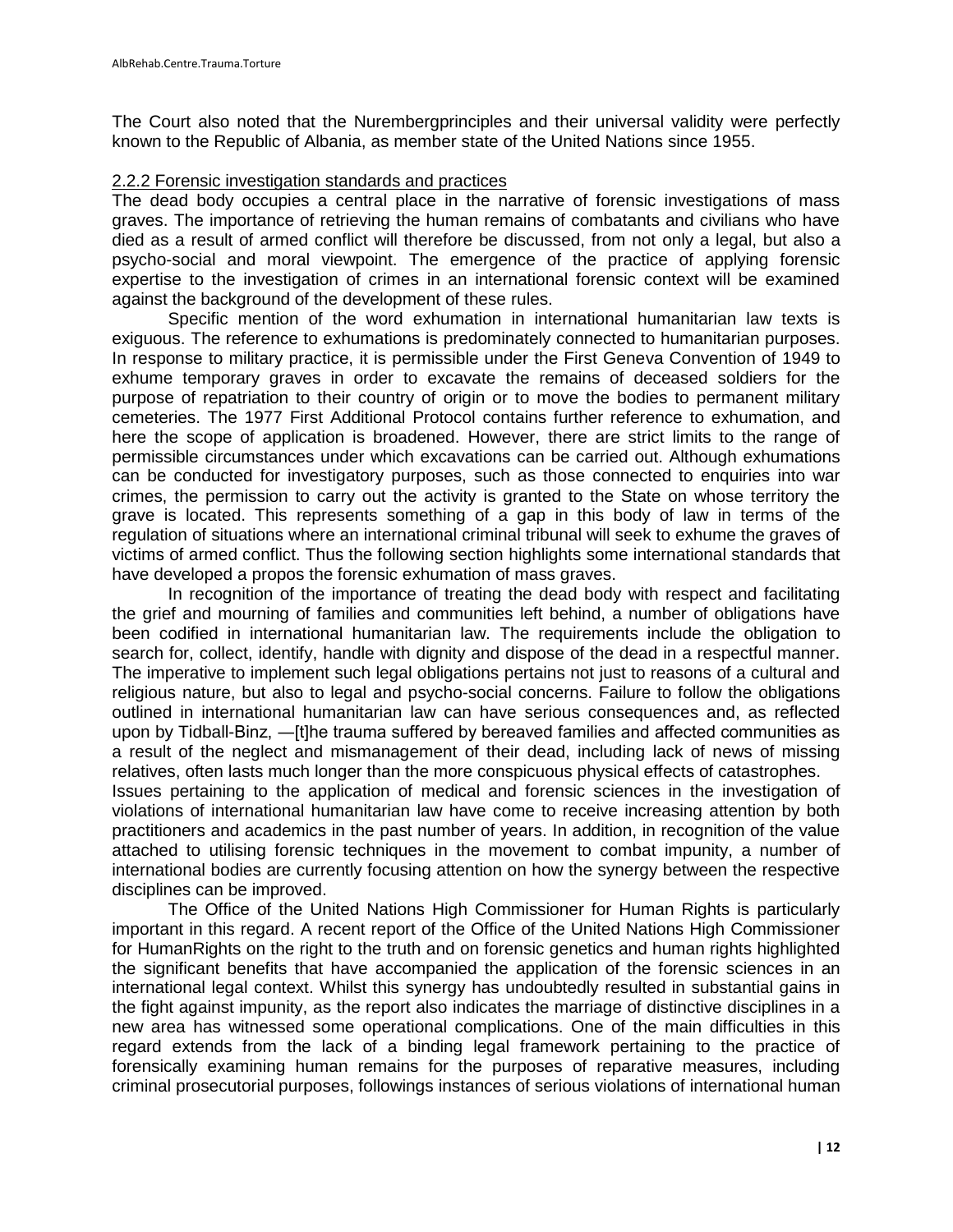rights and international humanitarian law. The following passage articulates perfectly the conundrum:

In a national context the application of forensic science is regulated by legislation and detailed domestic legal frameworks or domestically accepted practices that seek to ensure such conformity. At the international level, however, the rules and acceptable practices are often less clear, sometimes contradictory, or even absent altogether. That situation is rapidly changing due to an ever-increasing reliance on forensic methods and techniques, both domestically and across national borders.

Although this point may appear axiomatic, international forensic investigations of gross human rights violations, war crimes, crimes against humanity and genocide should ensure compliance with the principles and provisions of international human rights and humanitarian law. Writing nearly a decade ago, Cordner and McKelvie warn that forensic scientists themselves can ―wittingly, unwittingly or by virtue of poor practice, participate in violations of human rights.

Forensic science is ―one of the enabling tools to ensure the full implementation of the rule of law, and as such it needs to conform to the rule of law itself‖. A number of guidelines pertaining to the conduct of investigations into alleged atrocities have been advanced by the United Nations. Of note are the Guidelines for the conduct of United Nations inquiries into allegations of massacres and annexed to these Guidelines, the model protocol for a legal investigation of extra-legal, arbitrary and summary executions, known as the Minnesota Protocol. Another effort to standardise methods for the investigation of extrajudicial killings was made with the 1991 United Nations Manual on the Effective Prevention and Investigation of Extra-Legal, Arbitrary and Summary Executions. The manual was intended to supplement the ―Principles on the effective prevention and investigation of extra-legal, arbitrary and summary executions following the recommendation of the Committee on Crime Prevention and Control, at a session held in Vienna in February 1990. However, these guidelines are not legally binding and investigators are under no obligation to apply these protocols. Routinely, investigators will often develop their own sets of protocols and standard operating procedures specific to the context in which they work.

In the absence of a binding legal framework to guide the practice of mass grave exhumations, the ad hoc Tribunals have been free to develop their own protocols suitable for the challenges, and sometimes idiosyncratic problems, faced in the field. There are very practical reasons why a court will need to develop its own protocols, which can encompass aspects of the United Nations protocols; however, it should be noted that the lack of standardised protocols and operating procedures have resulted in challenges made by the Defence as regard the admissibility of forensic evidence during proceedings before the International Criminal Tribunal for the former Yugoslavia and the International Criminal Tribunal for Rwanda.

Codes of practices that are negotiated between the legal system and scientific disciplines and validated by society provide useful non-case-specific guidelines to adjudicators. This stands in contrast to the state of play in an international context where ―no such negotiated code of practice between international law, scientific disciplines and the international community exists. There is neither a standardised agreement regarding forensic exhumation practices and principles, nor an overarching ethical code for practitioners on international missions.

Overall, whilst the application of forensic science techniques to the investigations of crimes falling under the jurisdiction of the United Nations Tribunals can be seen as a very successful endeavour, the issues raised above do, nonetheless, point towards the persisting need to put in place a suitable legal framework to guide the practice of forensic work.

#### 2.2.3 Management and due diligence rules in forensic investigations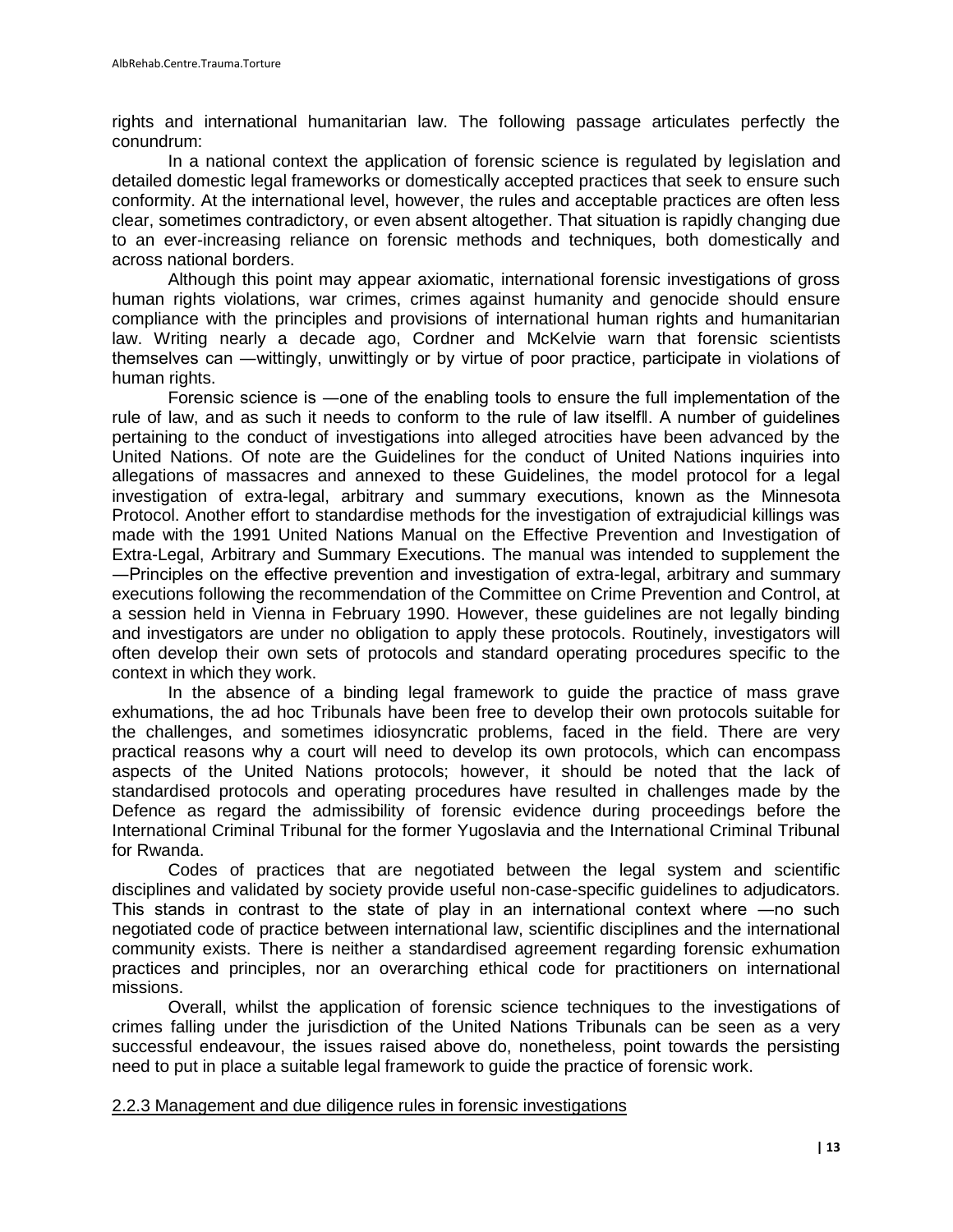The process of identifying human remains of missing persons begins with the recovery of those remains from their specific location. An exhumation is the disinterment of a buried body from a designated burial site, cemetery or other place that may be unmarked. Exhumation serves several important purposes, including recovery of the remains for physical examination and analysis for their identification; release of remains to relatives so as to facilitate funeral arrangements and emotional healing; documentation of injuries and other evidence for legal proceedings and to uncover human rights abuses; the search for clues that may assist in the historical reconstruction of events and revelations to create awareness; and acknowledgement that is necessary for healing and to draw lessons for the future of the community.

The entire process of exhumation is intricate and delicate, requiring well-trained and highly skilled personnel with expertise in various disciplines of forensic science. Forensic pathologists are generally conversant with these disciplines and able to work with a team of technicians with specialized training in the various fields. These include forensic archaeology, which consists of applying standard archaeological techniques modified to suit forensic crime scene processing where human remains are thought to be present.

The archaeological approach provides a rational way to recover remains and reconstruct events, ensuring that evidence is not damaged, recovery is complete and documentation adequate. Another area of expertise is forensic anthropology, which consists of applying methods and techniques from physical anthropology and forensic medicine to legal cases involving skeletal human remains. A basic exhumation team would consist of diggers, a pathologist, an investigating officer, a photographer to serve in documentation, and a transport coordinator. Additional personnel would depend on the specifics of the case, availability of trained manpower and capacity of the local Missing Persons Clearinghouse, or MPC centre. Such centres are described below.

The steps in exhumation are inter alia obtaining legal permission, depending on local jurisdiction; informing interested parties, including relatives where possible; organizing the exhumation team; identifying the site; ensuring that protective health measures are put in place; manual or mechanical excavation; documentation, preliminary examination, removal, collection and transportation of the remains and other specimens and proper identification; and finally sealing of the site for any future investigation and historical purposes, bearing in mind local legislation and cultural sensitivities. The entire exercise must respect the wishes of the communities concerned, judicial proceedings and the demands of professionalism. The remains are transported to a mortuary or designated storage centre for complete examination and analysis. Standard traditional scientific methods must be employed and all findings must be properly documented throughout the process. Specialized techniques may be required in most cases dating back a long time. Correct procedure must be followed in handling the remains and obtaining samples for identification analysis. Acceptable methods of identification include visual examination based on anthropometric characteristics such as age, gender, height and unique identifying features, identification by radiological means, identification by dental records (forensic odontology) and identification by DNA. Most of the identification methods that are particularly useful in cases of missing persons, e.g. DNA testing, are extremely specialized, calling for highly trained personnel as well as expensive equipment and facilities. These factors must be taken into consideration when establishing local and regional MPC networks.

After examination and analysis, positively identified remains must be released to the relatives if they so wish. Those that cannot be identified must be "protected" for any future reexamination and re-analysis, or for release to relatives in the event of subsequent positive identification matching; they should preferably be stored unburied in above-ground sepulchres to decrease the organic effect of soil. If that is not culturally acceptable or if there are economic or technical constraints, the remains should be buried in the hardest possible inorganic container or concrete underground storage facility that would allow future retrieval. Throughout the entire process and until the very end, the remains must at all times be accurately labelled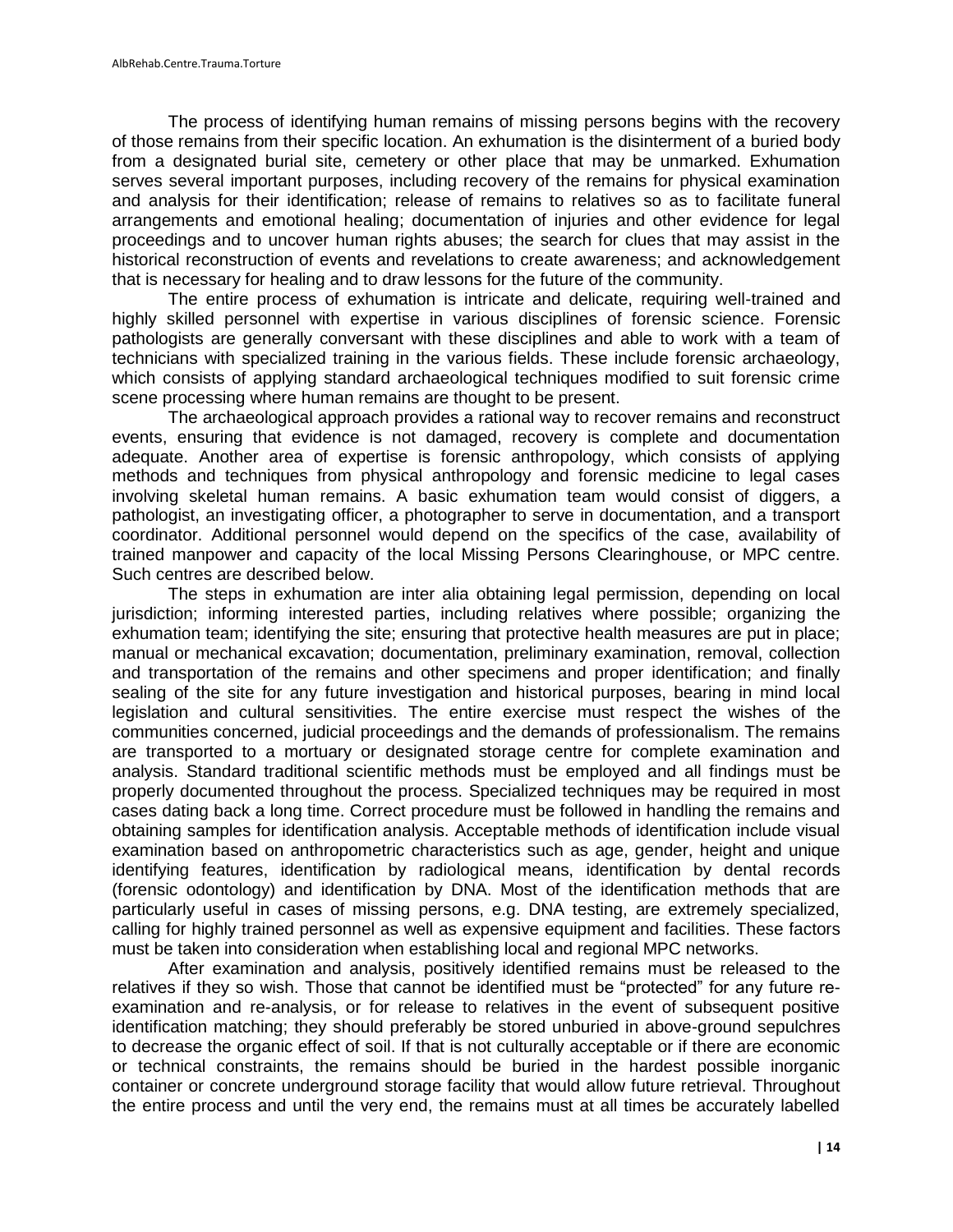and catalogued, with information tracking their movements securely stored in the central database.

Whenever more information about missing or unidentified persons is received or acquired, the database is utilized to make file entries and update personal files that may lead to positive identification matches. Relatives of missing persons would be asked to give DNA samples that would be used in DNA testing.

#### *2.3 Institutional compliance obligations*

The International Convention for the Protection of All Persons from Enforced Disappearances is ratified by the Republic of Albania by the law No. 9802, dated 13.09.2007. In accordance with this law, the Republic of Albania declares that pursuant to article 31, paragraph 1 of the Convention, it recognizes the competence of the Committee on Enforced Disappearances to receive and consider communications from or on behalf of individuals subject to its jurisdiction, claiming to be victims of a violation by Albania of provisions of this Convention. Pursuant to article 32, the Republic of Albania declares that it recognizes the competence of the Committee to receive and consider communications, in which a State Party claims that another State Party is not fulfilling its obligations under the Convention.

In Albania, the international law enjoys a privileged position in relation to domestic one and it is in this sense that the Convention prevails over domestic law. The Constitution determines the obligation of the Albanian state to implement the international law. According to Article 122 of the Constitution, any international agreement ratified by the Parliament becomes part of the domestic law after its publication in the Official Journal. Article 122 of the Constitution provides that the international law applies directly, except when it is not self-executable and its application requires the promulgation of a law. International agreements ratified by the Parliament have priority over national laws that do not comply with it. Likewise, the norms issued by the international organizations prevail in case of conflict, over the domestic laws when the agreement is ratified by the Republic of Albania.

Based on general rules and principles on implementation of legal norms, it can be concluded that the subjects (individuals) may apply and require the application of only those articles of the Convention, the implementation of which is guaranteed by the current legislation and for which there is no need to establish internal mechanisms. Taking into account the obligations deriving from this Convention, in cases where a specific article of the Convention requires the adoption of internal legal provisions or establishment of internal mechanisms for its implementation, we underline the provision of "enforced disappearance" as a criminal offense. Based on Article 122 of the Constitution, this Convention is considered as part of domestic legislation, but on the other side, all provision of Convention is not self-executable. In accordance of Article 122, it is necessary to identify the provisions of the Convention that can be implemented by the domestic legislation, as well as those that can be implemented in practice by adopting concrete measures. From an overview of actual domestic legislation, it can be concluded that some provisions of the Convention are applied directly or indirectly in the domestic legislation.

### *2.4 Current situation and recommended measures*

In 2012 the Albanian government stated to engage in taking necessary steps for creating the Disappeared Persons Section within Institute of Integration Former Politically Persecuted, aiming finding the disappeared persons during the period of communism. This section would have the following objectives:

(a) Collection of evidence from survivors of the communist dictatorship related executions with or without trial; died persons in prisons; killed persons at investigatory offices or psychiatric hospitals; taken by police forcibly from their homes, and then disappeared without a trace or killed without warning; executed persons in border who